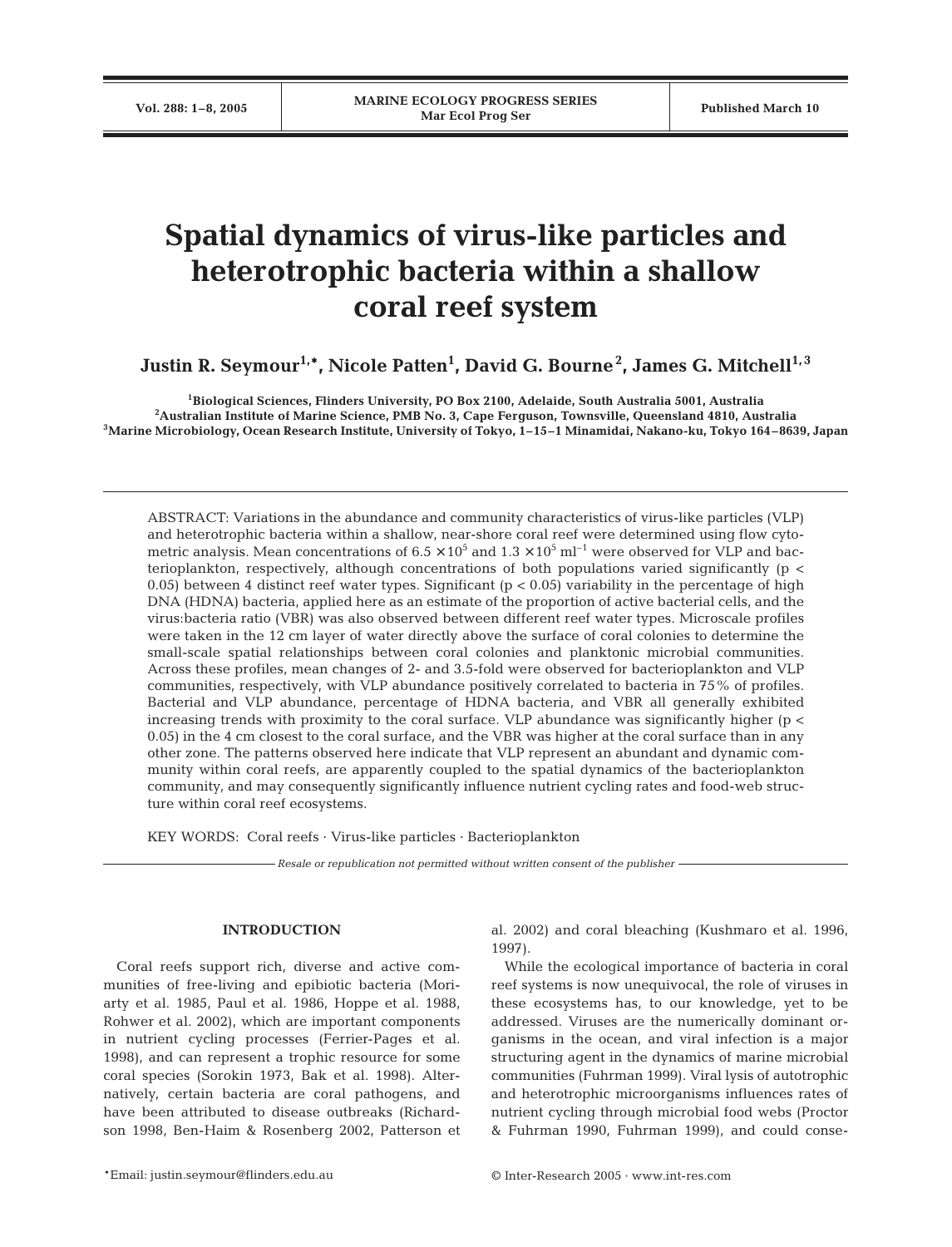quently alter the extent of coupling between coral reefs and associated microbial communities. Viruses are also pathogens of larger organisms, and while they have not yet been shown to infect corals, viruses have been observed in the cells of other cnidarians (Wilson & Chapman 2001) and were recently shown to infect zooxanthellae (Wilson et al. 2001), the symbiotic dinoflagellates essential for coral growth and reproduction (Muscatine 1990). Consequently, the role of viruses in coral disease and bleaching events could also be important (Wilson et al. 2001).

Before the influence of viruses in coral reef systems can be elucidated, an understanding of the dynamics of viral populations associated with coral reefs is required. Variability amongst coral reef bacterial communities has been investigated at a variety of spatial and temporal scales (Moriarty 1979, Moriarty et al. 1985, Paul et al. 1986, Hoppe et al. 1988, Gast et al. 1998), and important small-scale shifts in abundance, activity, and composition have been observed (Paul et al. 1986, Gast et al. 1998, van Duyl & Gast 2001, Frias-Lopez et al. 2002, Rohwer et al. 2002). In other aquatic environments, viral populations exhibit microscale variability that often mirrors bacterial distributions (Hewson et al. 2001, Middelboe et al. 2003). To investigate the potential role of viruses in coral reef ecosystems, we have measured the microscale distribution patterns of virus-like particles (VLP) and heterotrophic bacteria within a shallow coastal coral reef.

#### **MATERIALS AND METHODS**

**Study site and sampling strategy.** Sampling was conducted during July 2003 at Nelly Bay (146° 51'E, 19° 09'S) on Magnetic Island, approximately 8 km from the mainland of northeastern Australia and within the Great Barrier Reef Marine Park (Fig. 1). Nelly Bay is a large southeasterly facing embayment, bounded by a fringing coral reef situated approximately 50 m offshore. In this study, microbial communities associated with different features of the Nelly Bay reef were compared by sampling 4 discrete reef water types: (1) surface-water: samples were collected from the surface (5 cm depth) of the water column overlaying the coral reef; (2) coral-water: samples were collected from the 12 cm vertical layer of water immediately above the surface of coral colonies; (3) lagoon: samples were collected from mid-water (approximately 1 m depth) in the lagoon situated on the shoreward side of the coral reef, and; (4) sediment-water: samples were collected from the 12 cm vertical layer of water directly above the sandy sediment in the lagoon adjacent to the coral reef, where the water depth was 1.5 m.



Fig. 1. Nelly Bay sampling location. •: approximate point of sampling in the lagoon on the shoreward side of the reef where the sediment-water and lagoon samples were obtained. ×: approximate location of the 15 m sampling transect from where coral-water and surface-water samples were obtained at 5 m intervals

Coral-water samples were collected at 5 m intervals along a 15 m transect on the shoreward boundary of the Nelly Bay reef, in water of approximately 1 m depth, and at each point surface-water samples were also collected. Duplicate lagoon and sediment-water samples were collected from the lagoon approximately 10 m to the shoreward side of the reef (Fig. 1). Surfacewater samples were collected with sterile Schott bottles, while samples from all other reef water types were obtained using a hand-operated microscale sampling device consisting of a linear array of sterile 1 ml syringes, each separated by a distance of 10 mm. This device incorporated a lever-action design and allowed 12 individual 800 µl samples to be collected simultaneously, and was primarily designed to characterise the microscale vertical distributions of VLP and heterotrophic bacteria in the water directly above coral surfaces. Using this device, microscale vertical profiles were taken from immediately above (1 to 12 cm) the surface of live colonies of the coral species *Acropora millepora*. We also used this device to take duplicate profiles of VLP and bacterial communities in lagoon and sediment-water samples to compare microscale distribution patterns observed in these environments to those associated with coral surfaces. After collection, all samples were fixed with paraformaldehyde (1% final concentration), frozen in liquid nitrogen and stored at –80°C.

**Sample analysis.** Concentrations of VLP and heterotrophic bacteria were determined using flow cytometric analysis (Marie et al. 1999a), which was conducted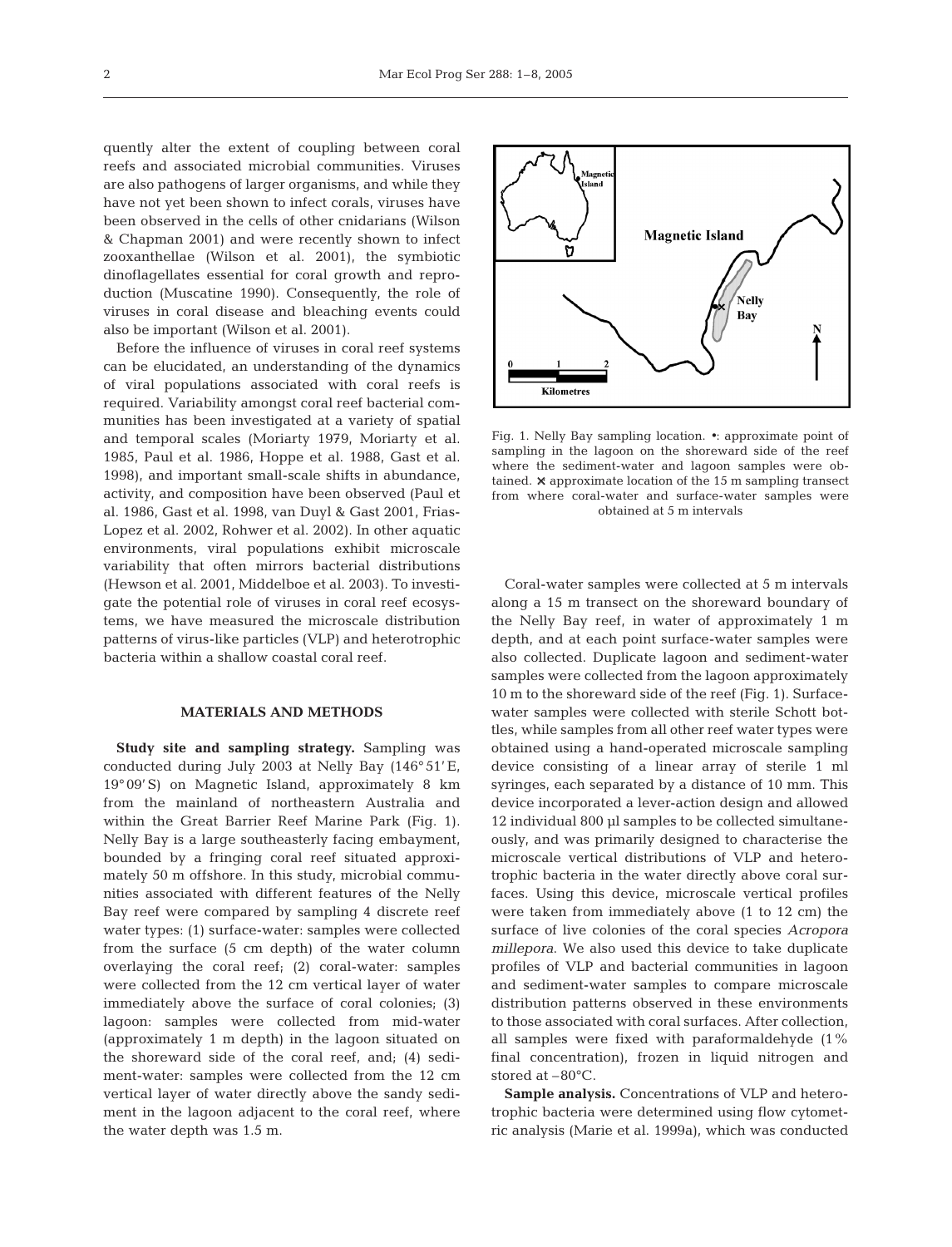within 1 mo of sample collection. Samples were diluted 1:6 in TE buffer (10 mM Tris, 1 mM EDTA; pH 7.5), stained with SYBR-I Green solution (5:100 000 dilution; Molecular Probes), and incubated in the dark for 15 min (Marie et al. 1999a,b). Flow cytometric analysis was conducted using a Becton-Dickinson FACScan flow cytometer, with phosphate-buffered saline (PBS) solution employed as sheath fluid, and the discriminator set to green fluorescence. All measured flow cytometric parameters were normalised to concentrations and fluorescence of 1 µm diameter fluorescent beads (Molecular Probes). Data for individual sub-samples were collected in list-mode files, and populations of bacteria and VLP were identified using Win Midi 2.8 ( ©Joseph Trotter) flow cytometry analysis software.

Populations of heterotrophic bacteria were distinguished according to cell side scatter (indicative of cell size) and SYBR Green fluorescence (indicative of nucleic acid content) parameters (Marie et al. 1997). The bacterial population was further divided into high DNA (HDNA) and low DNA (LDNA) categories according to variations in green fluorescence (Li et al. 1995, Gasol et al. 1999) (Fig. 2A), and the percentage of HDNA cells was then applied as a measure of the active proportion of cells within the bacterial community (Jellett et al. 1996, Gasol et al. 1999, Lebaron et al. 2001).

A population of VLP, similar to populations previously identified using flow cytometry (Marie et al. 1999a,b, Brussard et al. 2000, Chen et al. 2001) was defined here as a population of fluorescent particles clearly above background noise levels, but with much lower fluorescence than the bacterial population (Fig. 2B,C). Other studies have differentiated 2 to 4 virus-like populations in natural aquatic samples using flow cytometry (Marie et al. 1999a,b, Chen et al. 2001). Such a clear differentiation, however, was not always evident here, so the VLP were enumerated as a single population.

Concentrations and distributions of bacteria and VLP were measured and compared between the 4 reef water types and within microscale vertical profiles. To obtain a broad representation of the patterns occurring in the water immediately above the coral surfaces and to minimise the influence of any variability between the individual profiles, data from all coral surface profiles were combined and then binned into 4 cm depth regions. All data were tested for normality and homoscedasticity, and 1-way analysis of variance (ANOVA) and Tukey tests were then applied to determine whether significant differences in the bacterial and VLP communities occurred between the different depth regions within the microscale profiles, and between the different water types (Zar 1984). All statistical analyses were performed using SPSS Version 11.0.



Fig. 2. Characteristic cytograms illustrating the populations identified in the Nelly Bay samples. (A) Bacterial populations in an undiluted sample, with virus-sized particles excluded from analysis. Two sub-populations representing high (HDNA) and low (LDNA) groups are evident. (B) 0.02 µm filtered seawater was stained with SYBR Green (5:100 000 dilution) to determine the limit of background noise detection in the flow cytometric analysis. (C) Virus-like particles (VLP) were discriminated as the population above background noise levels, but with lower green fluorescence than the bacterial population in samples diluted 1:6 in TE buffer (Marie et al. 1999a)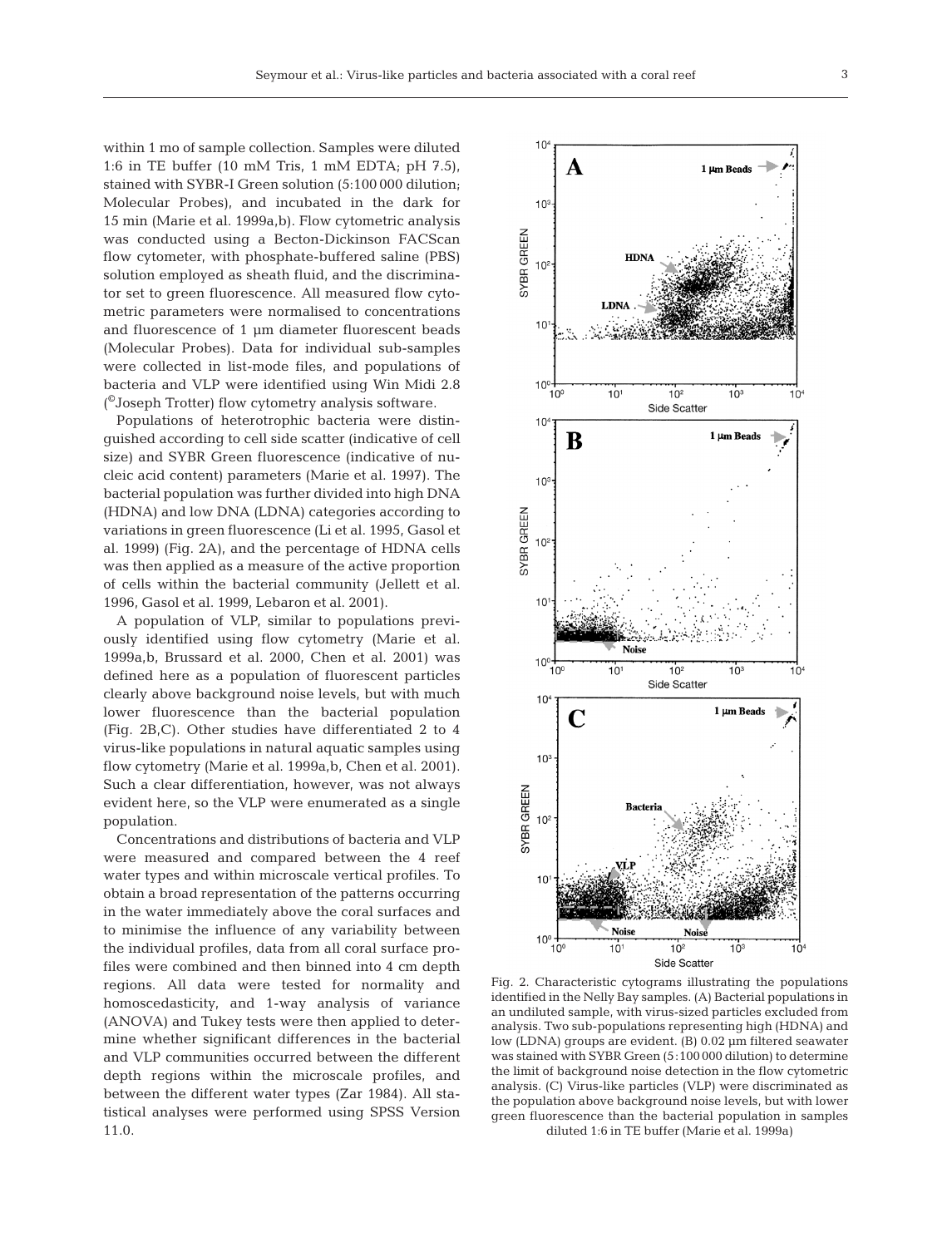## **RESULTS AND DISCUSSION**

#### **Bulk patterns**

Mean concentrations of VLP and bacteria varied significantly according to location on the reef  $(p < 0.01)$ . Concentrations of heterotrophic bacteria were significantly higher ( $p < 0.01$ ) in the lagoon (mean: 1.8  $\times$  $10^5$  ml<sup>-1</sup>) than at any other site (Fig. 3B). The incidence of higher bacterioplankton concentrations in the waters adjacent to coral reefs, rather than directly over the reefs, has been observed previously (Moriarty 1979, Moriarty et al. 1985, Linley & Koop 1986, Ayukai 1995, Torreton & Dufour 1996), and may be explained by the removal of bacterial biomass by benthic filterfeeding organisms associated with reefs (Ayukai 1995, Gast et al. 1998). Alternatively, levels of bacterial productivity and activity are generally higher above coral reefs than in the surrounding waters (Moriarty et al. 1985, Hoppe et al. 1988, van Duyl & Gast 2001) due to the high concentrations of dissolved and particulate organic matter that is released into overlaying reef waters by corals (Ducklow & Mitchell 1979, Herndl & Velimirov 1986, Ferrier-Pages et al. 1998, van Duyl & Gast 2001), and benthic algae (Schramm et al. 1984, Ducklow 1990). We found, however, that levels of HDNA bacteria in the coral-water samples were significantly lower  $(p < 0.001)$  than at any other site sampled (Fig. 3C). A potential mechanism for this pattern may be the selective consumption of the larger HDNA bacteria (Gasol et al. 1999) by benthic filter-feeding organisms on the reef (Reiswig 1971, Sorokin 1973, Wilkinson et al. 1984, Witte et al. 1997).

Abundances of VLP were significantly correlated to bacterial abundance in all samples and environments (mean  $r = 0.83$ ,  $p < 0.05$ ,  $n = 12$ ), but to the percentage of HDNA bacteria in only 33% of cases. Like the heterotrophic bacteria, highest concentrations of VLP were observed in the lagoon, where mean concentrations were  $8.5 \times 10^5$  ml<sup>-1</sup> (Fig. 3A). Concentrations of VLP were significantly higher  $(p < 0.05)$  in the lagoon than in the surface-water and the sediment-water, possibly due to UV inactivation of viruses in the surfacewater samples (Suttle & Chen 1992, Wilhelm et al. 1998) and adsorption to the sediments and suspended particles in the sediment-water samples (Sakoda et al. 1997). However, unlike the bacterial community, VLP concentrations in the lagoon were not significantly higher than in the waters directly over the coral reef. Indeed, mean VLP concentrations in 2 profiles taken from above the coral exceeded levels observed in the lagoon and the virus:bacteria ratio (VBR) was consequently significantly higher  $(p < 0.01)$  over the coral reef than at any other site (Fig. 3D). Changes in the VBR of this type may suggest a potential de-coupling



Fig. 3. Comparisons of the (A) virus-like particle abundance, (B) heterotrophic bacterial abundance, (C) percentage of HDNA bacteria, and (D) virus:bacteria ratio between the 4 reef zones studied around the Nelly Bay Reef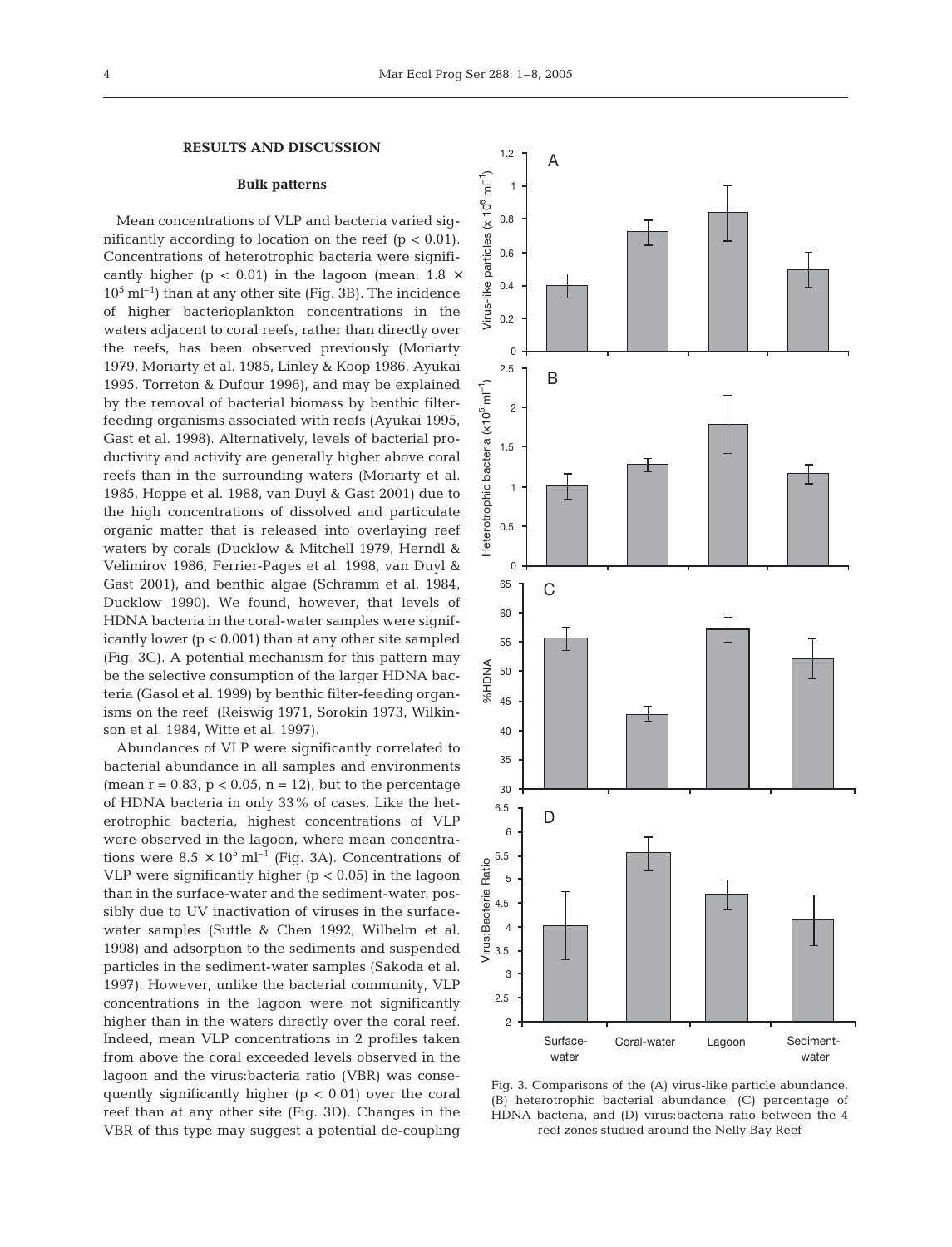of bacterial and viral communities or a shift in virus production and loss rates within coral reef waters (Wommack & Colwell 2000).

## **Microscale distributions**

Microscale measurements allow for a more direct examination of associations between coral colonies and adjacent microbial communities than can be achieved by bulk water sampling. We observed clear gradients in the abundance of both bacteria and VLP within the 12 cm of water directly overlaying the surface of coral colonies (Fig. 4A,B). Mean changes in the abundance of bacteria and VLP of 2- and 3.5-fold, respectively, were observed across profiles, and bacterial and VLP concentrations exhibited increasing trends towards coral surfaces in 3 out of 4 profiles. Despite mean levels of HDNA cells being lower in the coral-water samples than in any other reef zone (Fig. 3C), the proportion of these cells also increased with proximity to coral surfaces in all coral-water microscale profiles (Fig. 4D). Conversely, when microscale profiles were taken from above the sediment surface and in the lagoon, no clear distributional trends were evident in profiles, and the degree of variability across these profiles was generally less than within the coral surface profiles (data not shown). This implies that direct associations between communities of VLP and bacteria with the surfaces of coral colonies are important in the generation of the heterogeneities observed here.

Generally, the highest concentrations of VLP, total bacteria, and HDNA bacteria were observed within the 4 cm closest to the coral surface (Fig. 4). When data were combined from all profiles, and binned into 4 cm depth regions, average VLP abundance was found to be significantly higher  $(p < 0.05)$  in the 4 cm layer closest to the coral surface (Fig. 5A). ANOVA suggested that heterotrophic bacterial abundance and the percentage of HDNA bacteria also varied significantly (p < 0.05) with distance from the coral surface (Fig. 5B,C), but post-hoc Tukey tests revealed that only the 0 to 4 and 8 to 12 cm layers differed significantly  $(p < 0.05)$ from one another. Furthermore, in 3 out of 4 profiles, a least-squared regression analysis of the raw data revealed a statistically significant  $(r^2 > 0.47, p < 0.01)$ trend of increasing bacterial abundance towards the coral surface, indicative of a gradient in bacterial abundance within this 12 cm layer, rather than the sharp boundary expected to occur at the coral surface interface (Paul et al. 1986). These gradients in bacterial



Fig. 4. Examples of 2 microscale depth profiles from the 12 cm directly above coral surfaces. (A) VLP and (B) bacterial abundances from Profile 1. (C) VLP abundance and (D) the relative percentage of HDNA from Profile 2, respectively. Horizontal line respresents the 4 cm depth region closest to the coral surface where VLP and bacterial abundances were generally elevated above background levels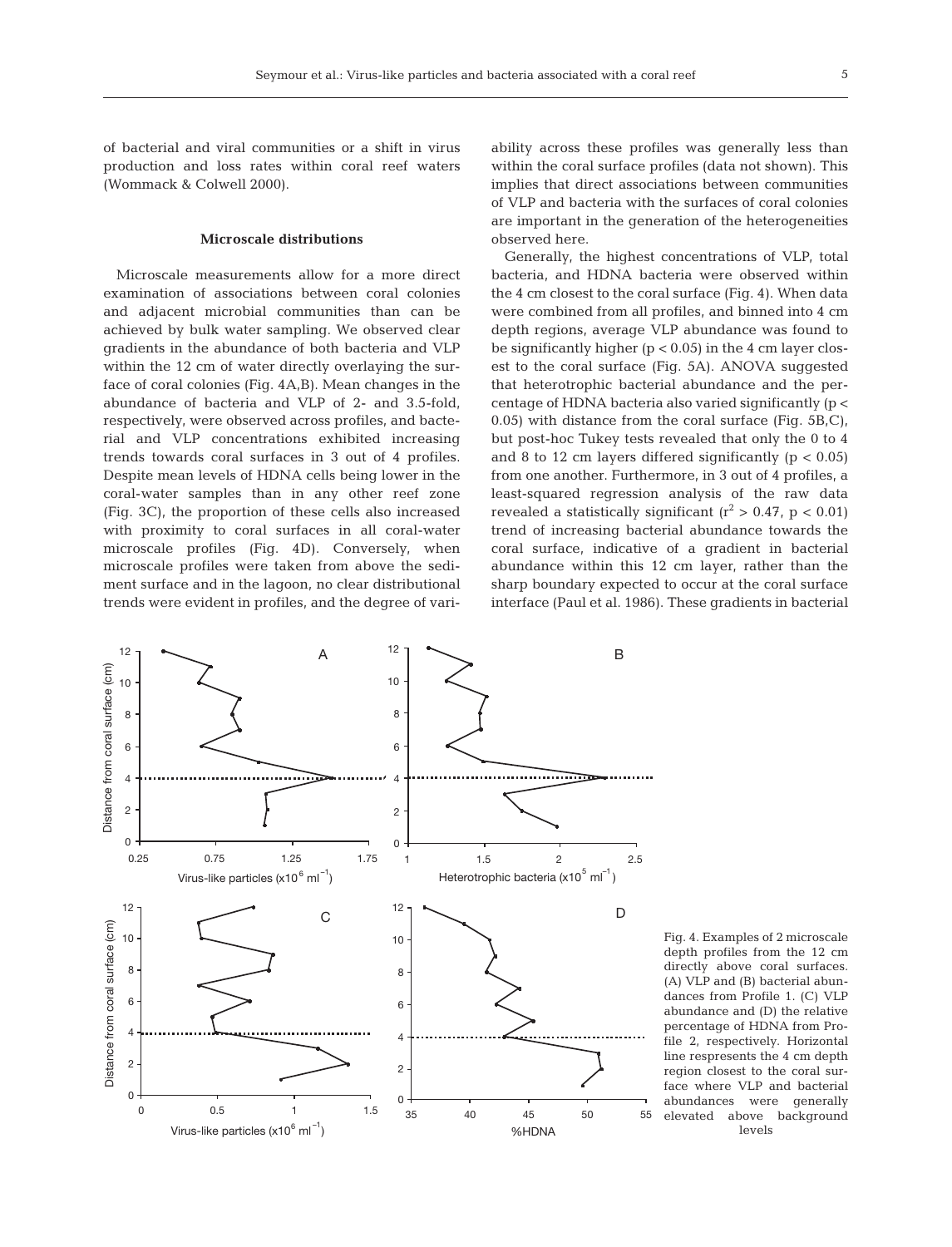

Fig. 5. Data from all 4 microscale profiles taken adjacent to coral surfaces were combined and pooled into 4 cm depth categories relative to distances from coral surfaces. Columns represent mean data for respective depth categories. Error bars represent 95% CI

abundance may have been generated by either freeliving bacterioplankton responding to the flux of dissolved and particulate organic matter from coral surfaces (Ducklow 1990, Ferrier-Pages et al. 1998), or the loss of organisms away from the coral surface layer where microbial abundances and activities are much higher than in the water column (Paul et al. 1986). The microscale shifts in the abundance of VLP observed here may have occurred either in direct response to the changes in the abundance and activity of the bacterial community, or perhaps in association with the coral itself. Turbulent flow around coral colonies may also have a profound effect on the distributions of matter and planktonic organisms above coral surfaces (Gast et al. 1998), but specific measurements of turbulence and shear rates in the Nelly Bay reef were not made during this study.

In most aquatic environments, viral abundance is closely correlated to bacterial biomass (Boehme et al. 1993, Cochlan et al. 1993, Drake et al. 1998, Middelboe et al. 2003) and activity (Heldal & Bratbak 1991, Middelboe et al. 2003). In this study, VLP distributions were significantly correlated to bacteria in all microscale profiles (mean  $r = 0.81$ ,  $p < 0.05$ ), but to bacterial activity (percentage of HDNA bacteria) in only 1 out of 4 samples. Within microscale profiles, we found that the VBR was generally highest in the 4 cm closest to the coral surface (Fig. 5D). This is consistent with the prediction that increases in VBR are likely to occur in environments (or microenvironments) favouring fast bacterial growth and high productivity (Wommack & Colwell 2000). However, it is interesting to note that when comparing the different reef water types, the coral surface water samples exhibited the highest VBR but the lowest mean proportion of HDNA cells. In this instance, the VBR was high in an environment where the mean bacterial activity was lowest. The reason for this discrepancy is not clear, but the VBR has also been related to other factors including relative bacterial abundance or host community diversity (Wommack & Colwell 2000), and these parameters have been shown to vary significantly between coral-associated communities and water column communities of bacteria (Paul et al. 1986, Rohwer et al. 2002). Therefore, the shifts in the VBR observed here could be indicative of fundamental shifts in the ecology or composition of the VLP and bacterial communities and the subsequent virushost interactions occurring close to coral surfaces.

The shifts in the abundance of the VLP community and changes in the VBR observed in this study imply that viruses are an apparently dynamic and potentially ecologically relevant element within coral reef ecosystems. Viral lysis of bacterioplankton populations may profoundly alter rates of nutrient regeneration and organic matter cycling processes within coral reef sys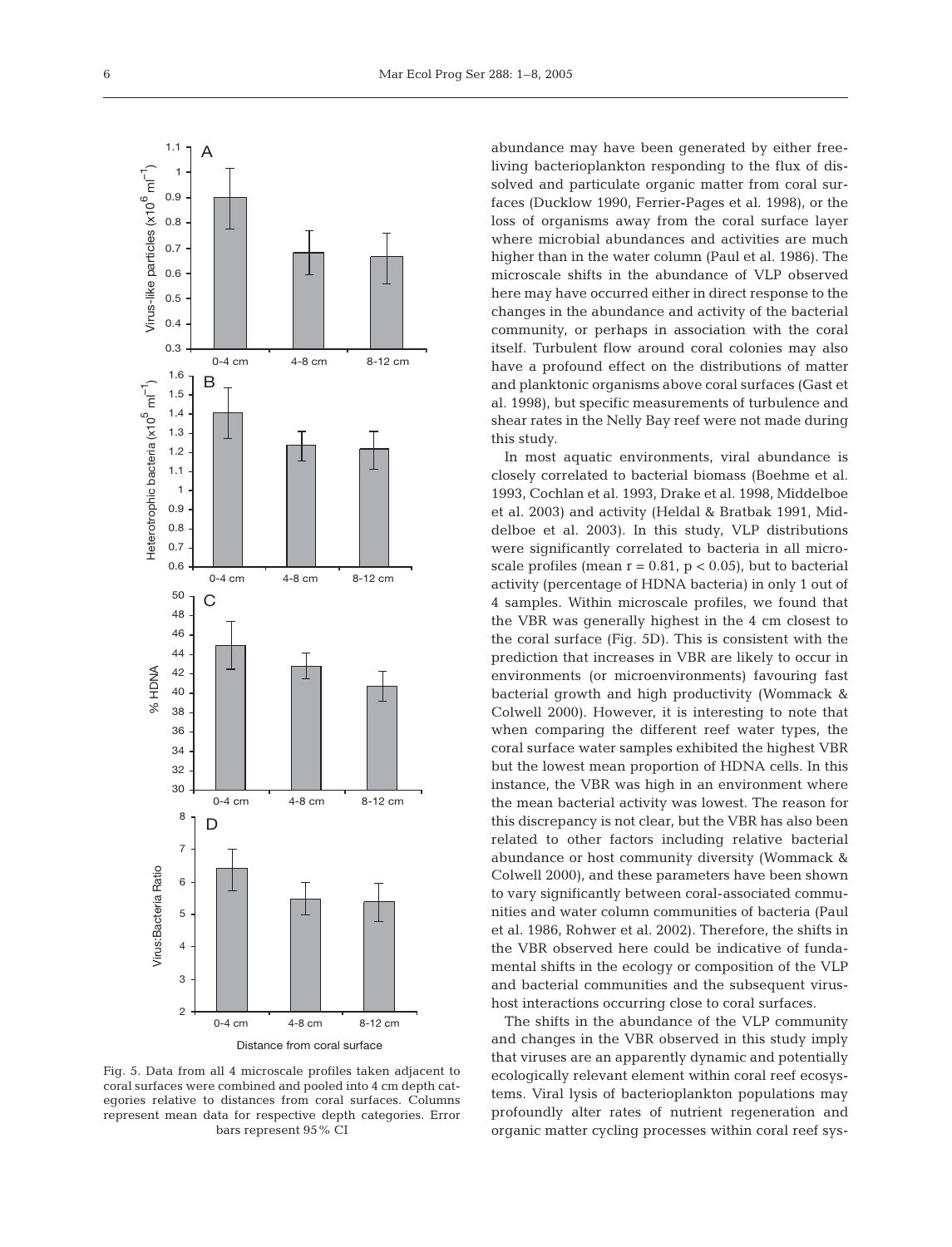tems, as well as influencing food availability for coral reef benthic filter feeders.

Viruses may also influence coral reef communities by infecting larger coral reef organisms, including coral colonies. Microbial pathogens have been attributed to coral diseases (Richardson 1998, Cooney et al. 2002, Patterson et al. 2002, Pantos et al. 2003) and coral bleaching events (Kushmaro et al. 1996, 1997). However, the etiology of several common and severe coral diseases has not been characterised (Richardson 1998), and while not yet demonstrated, viral infection indeed remains a possible vector for the spread of coral diseases and could also contribute to bleaching events on coral reefs (Wilson et al. 2001). Our results indicate that VLP can represent an abundant and dynamic community within coral reefs, and in light of escalating concerns regarding the widespread decline of the world's coral reefs (Hoegh-Guldberg 1999, Buddemeier 2001, Knowlton 2001, Gardner et al. 2003), it would be imprudent to neglect the potential importance of viruses within these systems.

*Acknowledgements*. We are grateful to D. Edyvean for constructing the microscale sampling device, and to S. Bailey from the Flow Cytometry Unit of the Flinders Medical Centre for providing technical support in flow cytometry. Constructive comments and suggestions were provided by 4 anonymous referees. Funding for the research was provided by the Australian Research Council and the Flinders University School of Biological Sciences.

#### LITERATURE CITED

- Ayukai T (1995) Retention of phytoplankton and planktonic microbes on coral reefs within the Great barrier Reef, Australia. Coral Reefs 14:141–147
- Bak RPM, Joenje M, de Jong I, Lambrechts DYM, Nieuwland G (1998) Bacterial suspension feeding by coral benthic organisms. Mar Ecol Prog Ser 175:285–288
- Ben-Haim Y, Rosenberg E (2002) A novel *Vibrio* sp. pathogen of the coral *Pocilliopora damicornis.* Mar Biol 141:47–55
- Boehme J, Frischer ME, Jiang SC, Kellogg CA, Pichard S, Rose JB, Steinway C, Paul JH (1993) Viruses, bacterioplankton and phytoplankton in the southeastern Gulf of Mexico: distribution and contribution to oceanic DNA pools. Mar Ecol Prog Ser 97:1–10
- Brussaard CPD, Marie D, Bratbak G (2000) Flow cytometric detection of viruses. J Virol Meth 85:175–182
- Buddemeier RW (2001) Is it time to give up? Bull Mar Sci 69: 317–326
- Chen F, Lu JR, Binder BJ, Liu YC, Hodson RE (2001) Application of digital image analysis and flow cytometry to enumerate marine viruses stained with SYBR Gold. Appl Environ Microbiol 67:539–545
- Cochlan WP, Wikner J, Steward GF, Smith DC, Azam F (1993) Spatial distribution of viruses, bacteria and chlorophyll *a* in neritic, oceanic and estuarine environments. Mar Ecol Prog Ser 92:77–87
- Cooney RP, Pantos O, Le Tissier MDA, Barer MR, O'Donnell AGO, Bythell JC (2002) Characterization of the bacterial consortium associated with black band disease in coral

using molecular microbiological techniques. Environ Microbiol 4:401–413

- Drake LA, Choi KH, Haskell AGE, Dobbs FC (1998) Vertical profiles of virus-like particles and bacteria in the water column and sediments of Chesapeake Bay, USA. Aquat Microb Ecol 16:17–25
- Ducklow HW (1990) The biomass, production and fate of bacteria in coral reefs. In: Dubinsky Z (ed) Coral reefs. Elsevier, Amsterdam, p 265–290
- Ducklow HW, Mitchell R (1979) Bacterial populations and adaptations in the mucus layers on living corals. Limnol Oceanogr 24:715–725
- Ferrier-Pages C, Gattuso JP, Cauwet G, Jaubert J, Allemand D (1998) Release of dissolved organic carbon and nitrogen by the zooxanthellate coral *Galaxa fascicularis*. Mar Ecol Prog Ser 172:265–274
- Frias-Lopez J, Zerkle AL, Bonheyo GT, Fouke BW (2002) Partitioning of bacterial communities between seawater and healthy, black band diseased, and dead coral surfaces. Appl Environ Microb 68:2214–2228
- Fuhrman JA (1999) Marine viruses and their biogeochemical and ecological effects. Nature 399:541–547
- Gardner TA, Cote IM, Gill JA, Grant A, Watkinson AR (2003) Long-term region-wide declines in Caribbean corals. Science 301:958–960
- Gasol JM, Zweifel UL, Peters F, Fuhrman JA, Hagström Å (1999) Significance of size and nucleic acid content heterogeneity as measured by flow cytometry in natural planktonic bacteria. Appl Environ Microbiol 65: 4475–4483
- Gast GJ, Wiegman S, Wieringa E, van Duyl FC, Bak RPM (1998) Bacteria in coral reef water types: removal of cells, stimulation of growth and mineralization. Mar Ecol Prog Ser 167:37–45
- Heldal M, Bratbak G (1991) Production and decay of viruses in aquatic environments. Mar Ecol Prog Ser 72:205–212
- Herndl GJ, Velimirov B (1986) Microheterotrophic utilization of mucus released by the Mediterranean coral *Cladocora cespitosa*. Mar Biol 90:363–369
- Hewson I, O'Neil JM, Fuhrman JA, Dennison WC (2001) Virus-like particle distribution and abundance in sediments and overlying waters along eutrophication gradients in two subtropical estuaries. Limnol Oceanogr 46: 1734–1746
- Hoegh-Guldberg O (1999) Coral bleaching, climate change and the future of the worlds coral reefs. Mar Freshw Res 50:839–866
- Hoppe HG, Schramm W, Bacold P (1988) Spatial and temporal distribution of pelagic microorganisms and their proteolytic activity over a partly destroyed coral reef. Mar Ecol Prog Ser 44:95–102
- Jellett JF, Li WKW, Dickie PM, Boraie A, Kepkay PE (1996) Metabolic activity of bacterioplankton communities assessed by flow cytometry and single carbon substrate utilisation. Mar Ecol Prog Ser 136:213–225
- Knowlton N (2001) The future of coral reefs. Proc Natl Acad Sci USA 98:5419–5425
- Kushmaro A, Loya Y, Fine M, Rosenberg E (1996) Bacterial infection and coral bleaching. Nature 380:396
- Kushmaro A, Rosenberg E, Fine M, Loya Y (1997) Bleaching of the coral *Oculina patagonica* by *Vibrio*AK-1. Mar Ecol Prog Ser 147:159–165
- Lebaron P, Servais P, Agogue H, Courties C, Joux F (2001) Does the high nucleic acid content of individual bacterial cells allow us to discriminate between active cells and inactive cells in aquatic systems? Appl Environ Microbiol 67:1775–1782